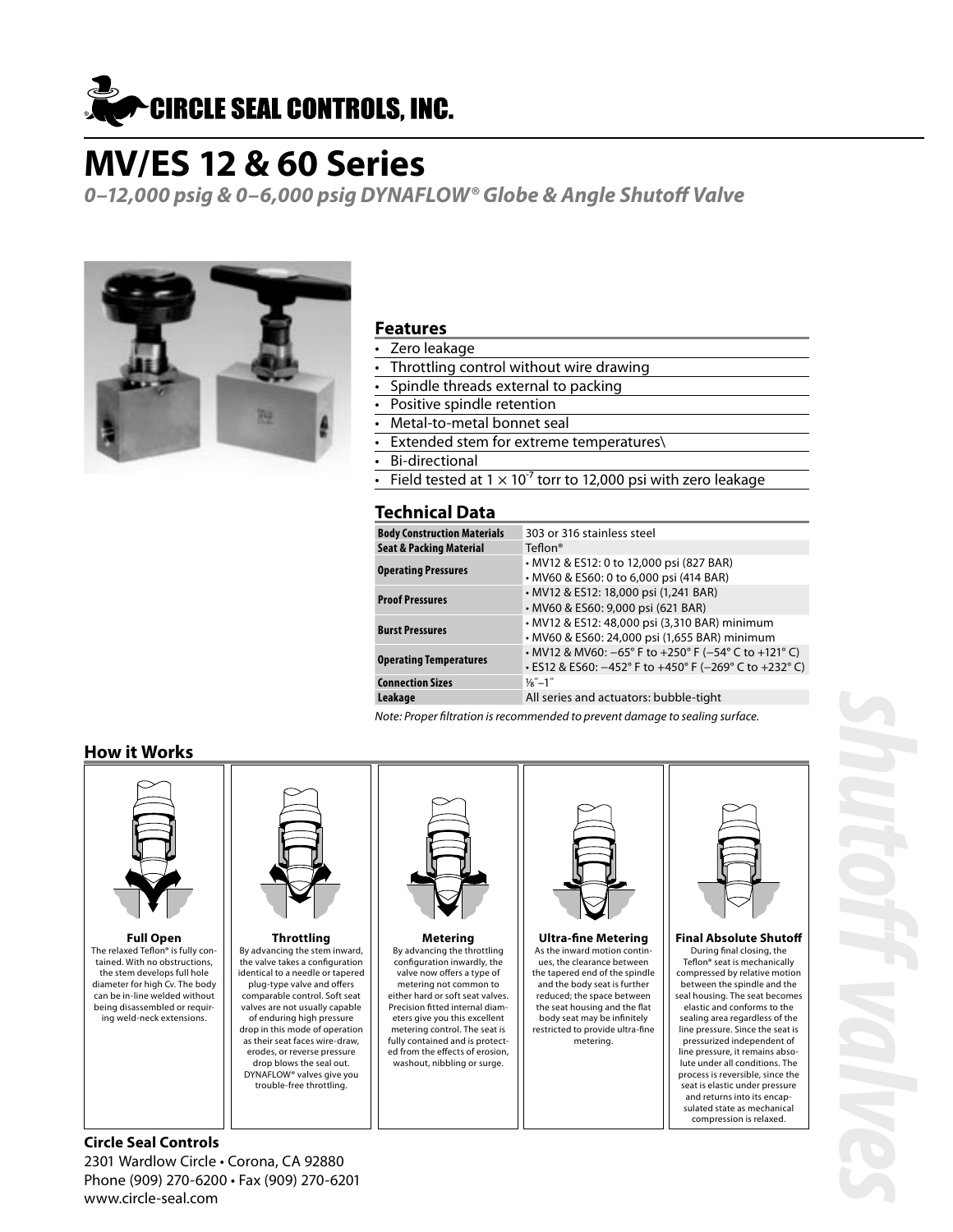### **MV Series DYNAFLOW® Valves : Globe Pattern**







#### **Globe Dimensions (inches): MV60 & MV12 Series**

|                 |      | B           |             | <b>B1</b>   |             |             |             | D           |             |        |        |             |             | H           |             |        |
|-----------------|------|-------------|-------------|-------------|-------------|-------------|-------------|-------------|-------------|--------|--------|-------------|-------------|-------------|-------------|--------|
| Port            | A    | <b>MV60</b> | <b>MV12</b> | <b>MV60</b> | <b>MV12</b> | <b>MV60</b> | <b>MV12</b> | <b>MV60</b> | <b>MV12</b> | E Dia. | F Max. | <b>MV60</b> | <b>MV12</b> | <b>MV60</b> | <b>MV12</b> | $Cv^*$ |
| $\frac{1}{8}$   | 2.50 | 3.41        | 3.41        | 3.75        | 3.75        | 75،،        | 75،،        | 00.١        | l.25        | 0.88   | 0.25   | .05         | 1.05        | 2.00        | 2.00        | 0.22   |
| $\frac{1}{4}$   | 2.50 | 3.41        | 3.41        | 3.75        | 3.75        | 1.75        | .75         | 1.00        | 1.25        | 0.88   | 0.25   | l.05        | 1.05        | 2.00        | 2.00        | 0.34   |
| $\frac{3}{8}$ " | 3.00 | 4.50        | 4.24        | 4.80        | 4.54        | 2.00        | 2.25        | .25         | .75         | 1.00   | 0.38   | . 20        | 1.20        | 3.00        | 4.20        | 1.7    |
| $\frac{1}{2}$   | 3.00 | 4.50        | 4.24        | 4.80        | 4.54        | 2.00        | 2.25        | 1.25        | 1.75        | 1.00   | 0.38   | .20         | 1.20        | 3.00        | 4.20        | 1.7    |
| $\frac{9}{16}$  | 4.00 | 5.67        | 5.35        | 6.12        | 5.75        | 2.75        | 3.00        | 1.75        | 2.75        | 1.25   | 1.00   | .65         | 1.65        | 3.00        | 4.20        | 1.7    |
| $\frac{3}{4}$   | 4.00 | 5.58        | 5.20        | 6.03        | 5.66        | 2.75        | 3.00        | 1.75        | 2.75        | 1.25   | 1.00   | . 50        | 1.50        | 3.00        | 4.20        | 5.6    |
| $\mathbf{1}''$  | 4.00 | 5.58        | 5.20        | 6.03        | 5.66        | 2.75        | 3.00        | 1.75        | 2.75        | 1.25   | 1.00   | . 50        | .50         | 3.00        | 4.20        | 5.6    |

\* In Aminco™ end fittings only

\*\* Cv based on female pipe ends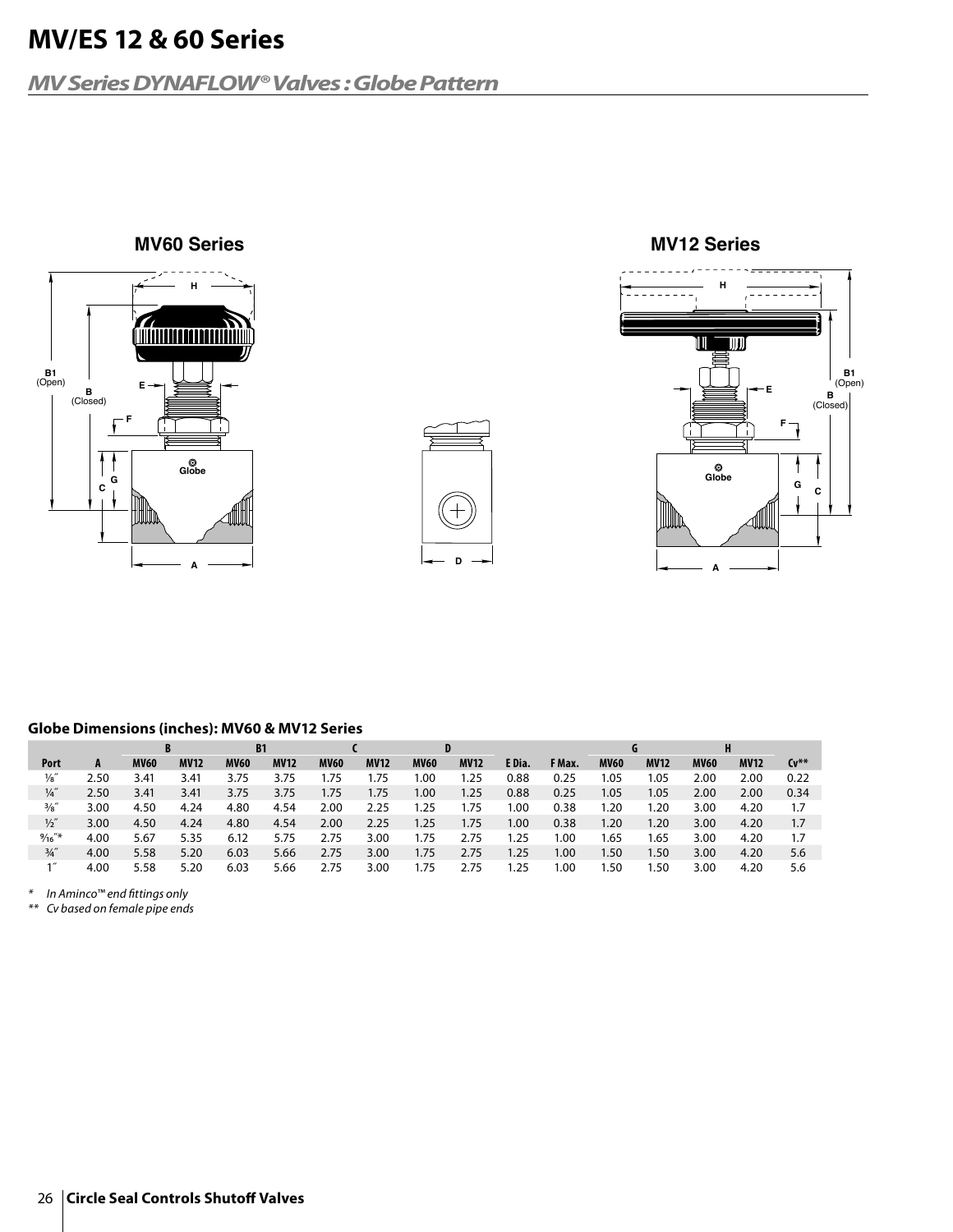### **MV Series DYNAFLOW® Valves : Angle Pattern**







#### **Angle Dimensions (inches): RMV60 & RMV12 Series**

|                | A            |              |              | <b>B1</b>    |              |              |      |              |              |        |        |      |      | n.           |              |           |
|----------------|--------------|--------------|--------------|--------------|--------------|--------------|------|--------------|--------------|--------|--------|------|------|--------------|--------------|-----------|
| Port           | <b>RMV60</b> | <b>RMV12</b> | <b>RMV60</b> | <b>RMV12</b> | <b>RMV60</b> | <b>RMV12</b> |      | <b>RMV60</b> | <b>RMV12</b> | E Dia. | F Max. | G    | н    | <b>RMV60</b> | <b>RMV12</b> | $Cv^{**}$ |
| $\frac{1}{8}$  | ı.75         | .75          | 3.41         | 3.41         | 3.75         | 3.75         | −50∠ | 1.00         | .25          | 0.88   | 0.25   | .05  | .21  | 2.00         | 2.00         | 0.22      |
| $\frac{1}{4}$  | 1.75         | .75          | 3.41         | 3.41         | 3.75         | 3.75         | 2.50 | 1.00         | 1.25         | 0.88   | 0.25   | I.05 | 1.21 | 2.00         | 2.00         | 0.34      |
| $\frac{3}{8}$  | 2.00         | 2.25         | 4.50         | 4.54         | 4.80         | 4.54         | 3.00 | 1.25         | 75،،         | 00،،   | 0.38   | .20  | .50  | 3.00         | 4.20         | 1.7       |
| $\frac{1}{2}$  | 2.00         | 2.25         | 4.50         | 4.54         | 4.80         | 4.54         | 3.00 | 1.25         | 1.75         | 1.00   | 0.38   | 1.20 | 1.50 | 3.00         | 4.20         | 1.7       |
| $\frac{9}{16}$ | 2.75         | 3.00         | 5.12         | 4.80         | 5.57         | 5.20         | 4.00 | 75،،         | 2.75         | 1.25   | .00    | 1.10 | . 87 | 3.00         | 4.20         |           |
| $\frac{3}{4}$  | 2.75         | 3.00         | 5.52         | 5.20         | 5.97         | 5.60         | 4.00 | 1.75         | 2.75         | 1.25   | 00.١   | l.50 | 1.87 | 3.00         | 4.20         | 5.6       |
|                | 2.75         | 3.00         | 5.52         | 5.20         | 5.97         | 5.60         | 4.00 | . 75         | 2.75         | 1.25   | .00    | .50  | . 87 | 3.00         | 4.20         | 5.6       |

\* In Aminco™ end fittings only

\*\* Cv based on female pipe ends

### **RMV60 Series RMV12 Series**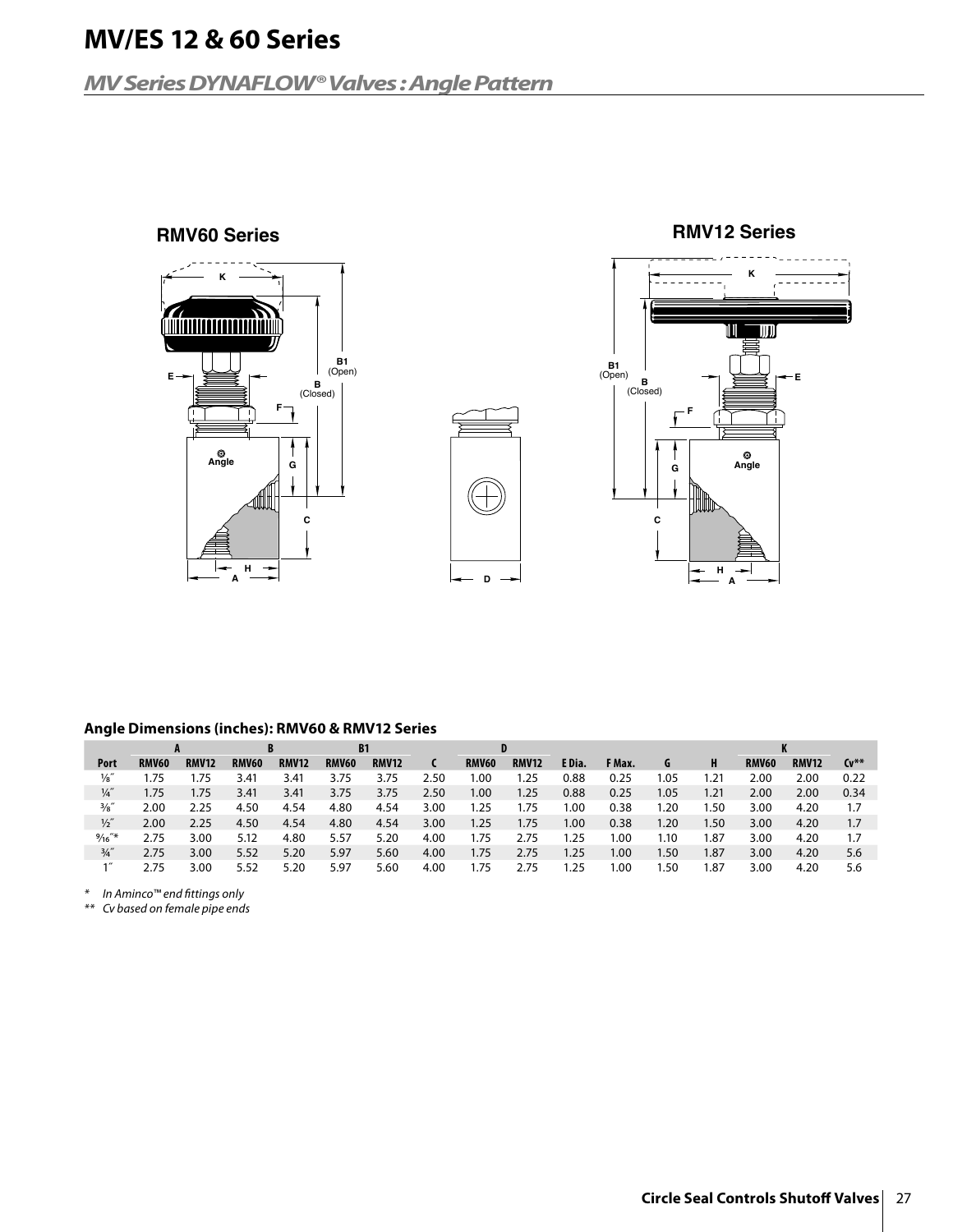### **ES Series DYNAFLOW® Valves : Globe Pattern**

### **Extended Stem for Extreme Service: −452° F to +450° F (−269° C to +232° C)**

The basic valve body, seating configuration, stem packing and body parts are identical to the MV Series. However, the ES Series utilizes a long cylindrical barrel and stem to insulate the handle and the stem packing area from the line fluid. The extended barrel and stem provide ample heat dispersion so the valve can be operated even though the fluid passing through the main portion of the valve may be at extreme temperatures.



### **Globe Dimensions (inches): ES60 & ES12 Series**

|                 |      |             |             | <b>B1</b>   |             |             |             | D           |             |        |        |             |             |             |             |        |
|-----------------|------|-------------|-------------|-------------|-------------|-------------|-------------|-------------|-------------|--------|--------|-------------|-------------|-------------|-------------|--------|
| Port            | A    | <b>ES60</b> | <b>ES12</b> | <b>ES60</b> | <b>ES12</b> | <b>ES60</b> | <b>ES12</b> | <b>ES60</b> | <b>ES12</b> | E Dia. | F Max. | <b>ES60</b> | <b>ES12</b> | <b>ES60</b> | <b>ES12</b> | $Cv^*$ |
| $\frac{1}{8}$   | 2.50 | 9.05        | 9.05        | 9.35        | 9.35        | 1.75        | .75         | 00.١        | 1.25        | 0.88   | 0.38   | 1.05        | 6.48        | 2.00        | 2.00        | 0.22   |
| $\frac{1}{4}$   | 2.50 | 9.05        | 9.05        | 9.35        | 9.35        | 1.75        | 1.75        | 1.00        | 1.25        | 0.88   | 0.38   | 1.05        | 6.48        | 2.00        | 2.00        | 0.34   |
| $\frac{3}{8}$ " | 3.00 | 10.28       | 9.95        | 10.64       | 10.31       | 2.00        | 2.25        | 1.25        | 1.75        | 1.00   | 0.38   | 1.20        | 7.05        | 3.00        | 4.20        | 1.7    |
| $\frac{1}{2}$   | 3.00 | 10.28       | 9.95        | 10.64       | 10.31       | 2.00        | 2.25        | 1.25        | 1.75        | 1.00   | 0.38   | 1.20        | 7.05        | 3.00        | 4.20        | 1.7    |
| $\frac{9}{16}$  | 4.00 | 10.76       | 10.49       | 11.26       | 10.99       | 2.75        | 3.00        | 1.75        | 2.75        | l.25   | 0.75   | l.65        | 7.30        | 3.00        | 4.20        | 1.7    |
| $\frac{3}{4}$ " | 4.00 | 10.67       | 10.40       | 11.17       | 10.90       | 2.75        | 3.00        | 1.75        | 2.75        | 1.25   | 0.75   | 1.56        | 7.21        | 3.00        | 4.20        | 5.6    |
|                 | 4.00 | 10.67       | 10.40       | 11.17       | 10.90       | 2.75        | 3.00        | 1.75        | 2.75        | l.25   | 0.75   | .56         | 7.21        | 3.00        | 4.20        | 5.6    |

\* In Aminco™ end fittings only

\*\* Cv based on female pipe ends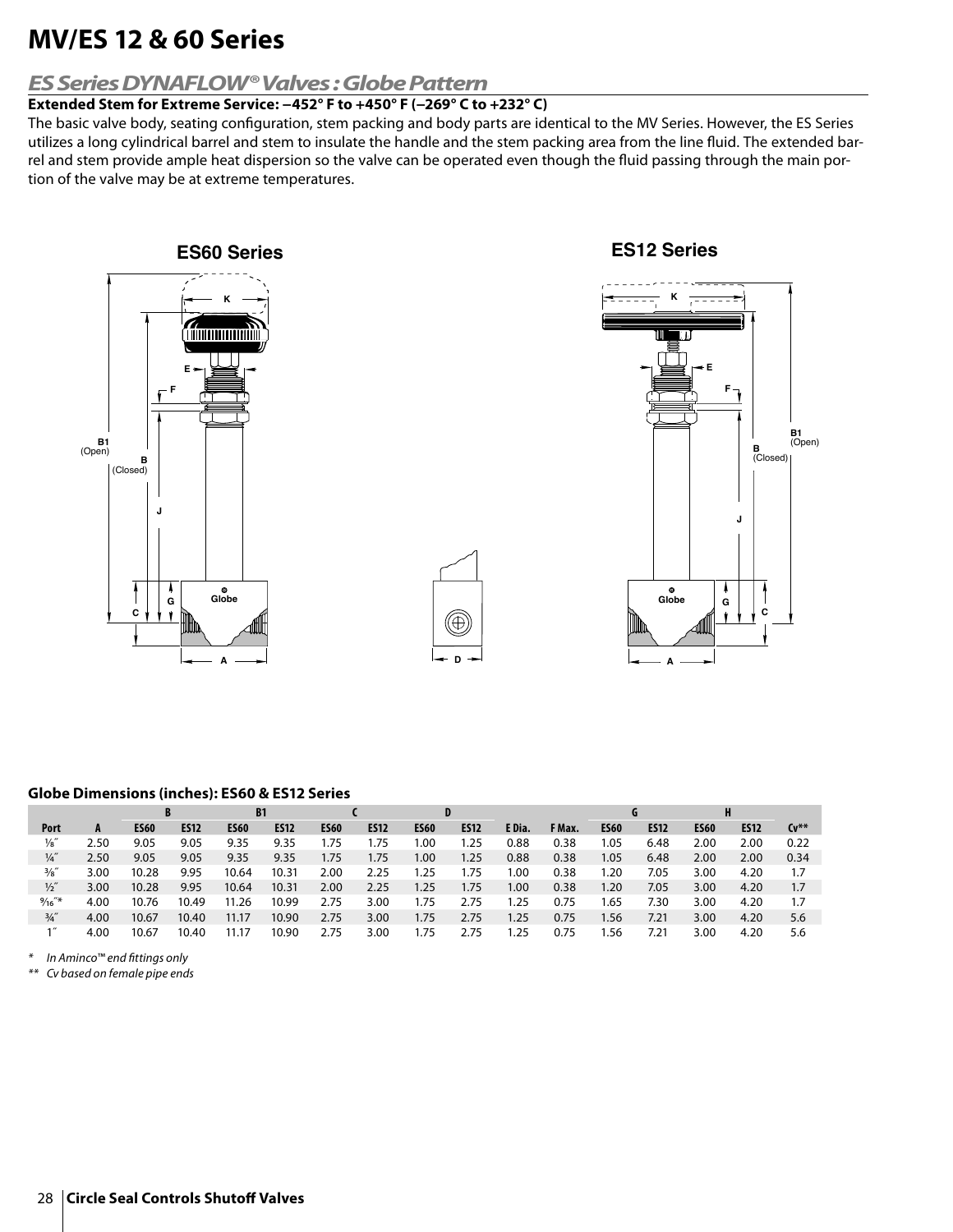### **ES Series DYNAFLOW® Valves : Angle Pattern**

### **Extended Stem for Extreme Service: −452° F to +450° F (−269° C to +232° C)**

The basic valve body, seating configuration, stem packing and body parts are identical to the MV Series. However, the ES Series utilizes a long cylindrical barrel and stem to insulate the handle and the stem packing area from the line fluid. The extended barrel and stem provide ample heat dispersion so the valve can be operated even though the fluid passing through the main portion of the valve may be at extreme temperatures.





#### **Angle Dimensions (inches): RES60 & RES12 Series**

|                 | A            |              | B            |              | <b>B1</b>    |              |      |              |              |        |        |      |      |      | n            |              |        |
|-----------------|--------------|--------------|--------------|--------------|--------------|--------------|------|--------------|--------------|--------|--------|------|------|------|--------------|--------------|--------|
| Port            | <b>RES60</b> | <b>RES12</b> | <b>RES60</b> | <b>RES12</b> | <b>RES60</b> | <b>RES12</b> |      | <b>RES60</b> | <b>RES12</b> | E Dia. | F Max. | G    |      |      | <b>RES60</b> | <b>RES12</b> | $Cv^*$ |
| 1⁄8″            | 75.،         | 1.75         | 9.05         | 9.05         | 9.35         | 9.35         | 2.50 | 00.١         | .25          | 0.88   | 0.38   | 1.05 | .21  | 6.48 | 2.00         | 2.00         | 0.22   |
| $\frac{1}{4}$   | 1.75         | 1.75         | 9.05         | 9.05         | 9.35         | 9.35         | 2.50 | 1.00         | 1.25         | 0.88   | 0.38   | 1.05 | 1.21 | 6.48 | 2.00         | 2.00         | 0.34   |
| $\frac{3}{8}$ " | 2.00         | 2.25         | 10.28        | 9.95         | 10.64        | 10.31        | 3.00 | 1.25         | 1.75         | 1.00   | 0.38   | .20  | .43  | 7.05 | 3.00         | 4.20         | 1.7    |
| $\frac{1}{2}$   | 2.00         | 2.25         | 10.28        | 9.95         | 10.64        | 10.31        | 3.00 | 1.25         | 1.75         | 1.00   | 0.38   | 1.20 | 1.43 | 7.05 | 3.00         | 4.20         | 1.7    |
| $\frac{9}{16}$  | 2.75         | 3.00         | 10.21        | 9.94         | 10.71        | 10.44        | 4.00 | 1.75         | 2.75         | 1.25   | 0.75   | 1.10 | 87،، | 6.75 | 3.00         | 4.20         | 1.7    |
| $\frac{3}{4}$   | 2.75         | 3.00         | 10.61        | 10.34        | 11.11        | 10.84        | 4.00 | 1.75         | 2.75         | 1.25   | 0.75   | 1.50 | 1.87 | 7.15 | 3.00         | 4.20         | 5.6    |
|                 | 2.75         | 3.00         | 10.61        | 10.34        | 11.11        | 10.84        | 4.00 | 1.75         | 2.75         | 1.25   | 0.75   | .50  | .87  | 7.15 | 3.00         | 4.20         | 5.6    |

**D**

⊕

In Aminco™ end fittings only

\*\* Cv based on female pipe ends